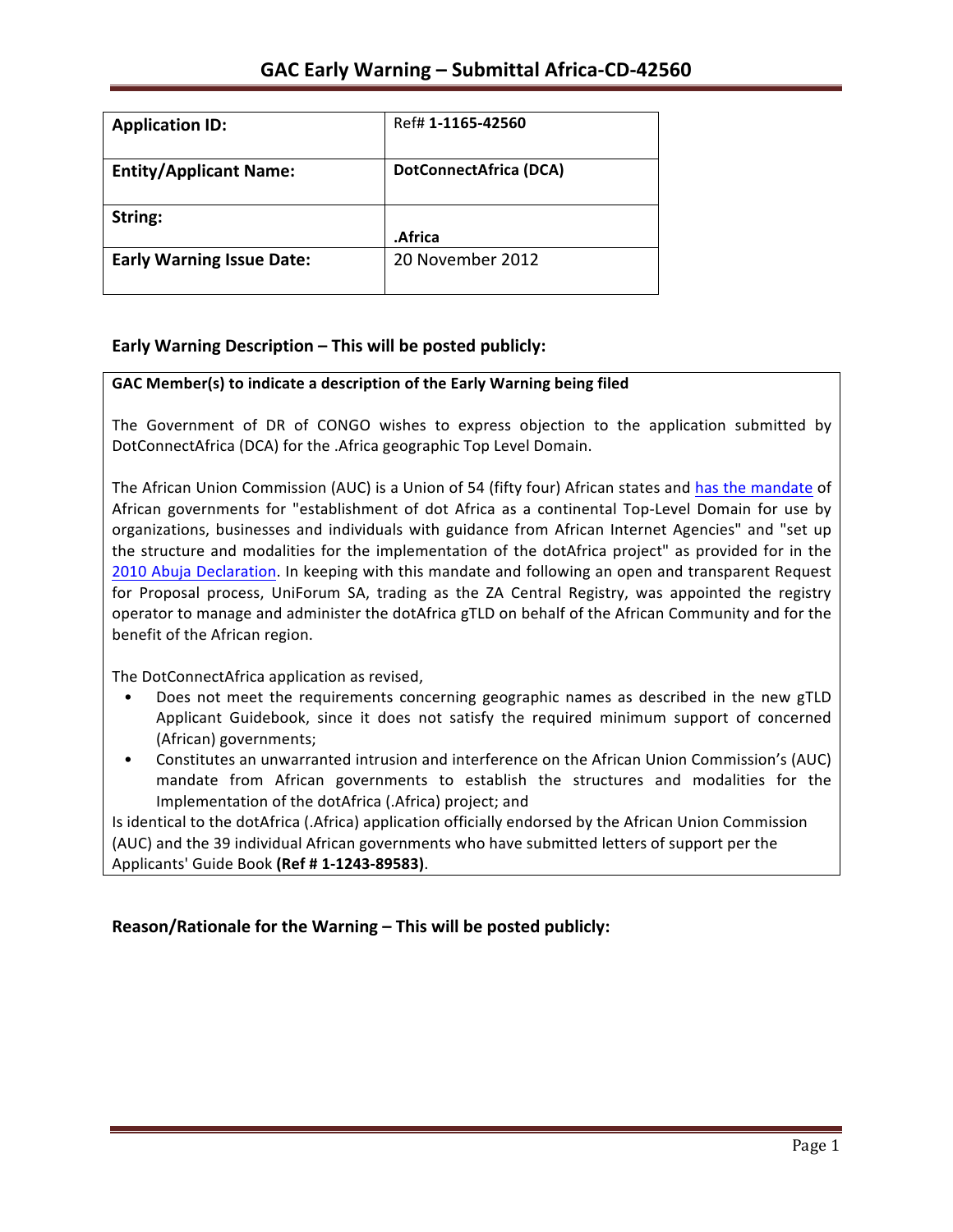### GAC Member(s) to indicate the reason and rationale for the Early Warning being filed.

The African Union (AU) and several African countries have supported and endorsed the application by UniForum (Ref # 1-1243-89583), which was selected through a transparent process conducted by the African Union Commission, as directed by the AU CITMC (Communications and Information Technology Ministerial Conference). The African Union has taken steps to ensure that Uniforum will operate .Africa for the public good of the people of Africa, and will put in place sufficient checks and balances for the protection of interests and rights of African governments and the pan-African community.

The Government of DR of CONGO therefore hereby records its objection to the DotConnectAfrica application which is competing with the UniForum application that has the support and endorsement of the African Union and an overwhelming number of African governments.

### 1. **DCA's Application lacks the requisite Government Support**

- Paragraph 2.2.1.4.2 of the Applicants' Guidebook prescribes that certain applied-for-strings may qualify as "Geographic Names" and must therefore be accompanied by documentation of support or non-objection from the relevant governments or public authorities. In particular, the guidebook requires at least 60% of the relevant national governments in a region to provide documentation in support of new applications for geographic strings and there must be no more than one written statement of objection.
- Africa is a clearly designated geographic region as defined in the UNESCO "Composition of macro geographical (continental) regions, geographical sub-regions, and selected economic and other groupings" list. In this regard the designation of the official AUC endorsed dotAfrica (.Africa) TLD string application as a geographic name is therefore technically and procedurally correct. The "geographic evaluation process" that this application is subject to, provides sufficient checks and balances for the protection of interests and rights of African governments and the pan-African community.
- The issue as to whether DCA's application for the .dotAfrica string (1-1165-42560) will constitute a geographic name as outlined in the Applicant's Guidebook is uncertain, notwithstanding the fact that the applicant itself has designated the application as a "geographic name".
- According to the Applicant's Guidebook (section 2-18) "*Strings that include but do not match a* Geographic Name will not be considered geographic names as defined in section 2.2.1.4.2 and *therefore will not require documentation of government support in the evaluation process"*, which used to be the case of DCA's application before being amended. Now, after amendment, it is identical to the AUC-endorsed application and must be regarded as a geographic name for purposes of evaluation. Consequently, it must be subject to the criteria and rules applicable to the evaluation of geographic names, including government support.
- In contrast to the DCA application, the AUC's officially endorsed dotAfrica (.Africa) geographic application (1-1243-89583) has the support of over 39 (thirty nine) individual national governments in Africa, which exceeds the minimum governmental support prescribed by ICANN for new geographic strings.

### **2. Unwarranted Interference and Intrusion**

DCA's application constitutes an unwarranted intrusion and interference with the mandate given to the AUC by African Head of States and African Ministers responsible for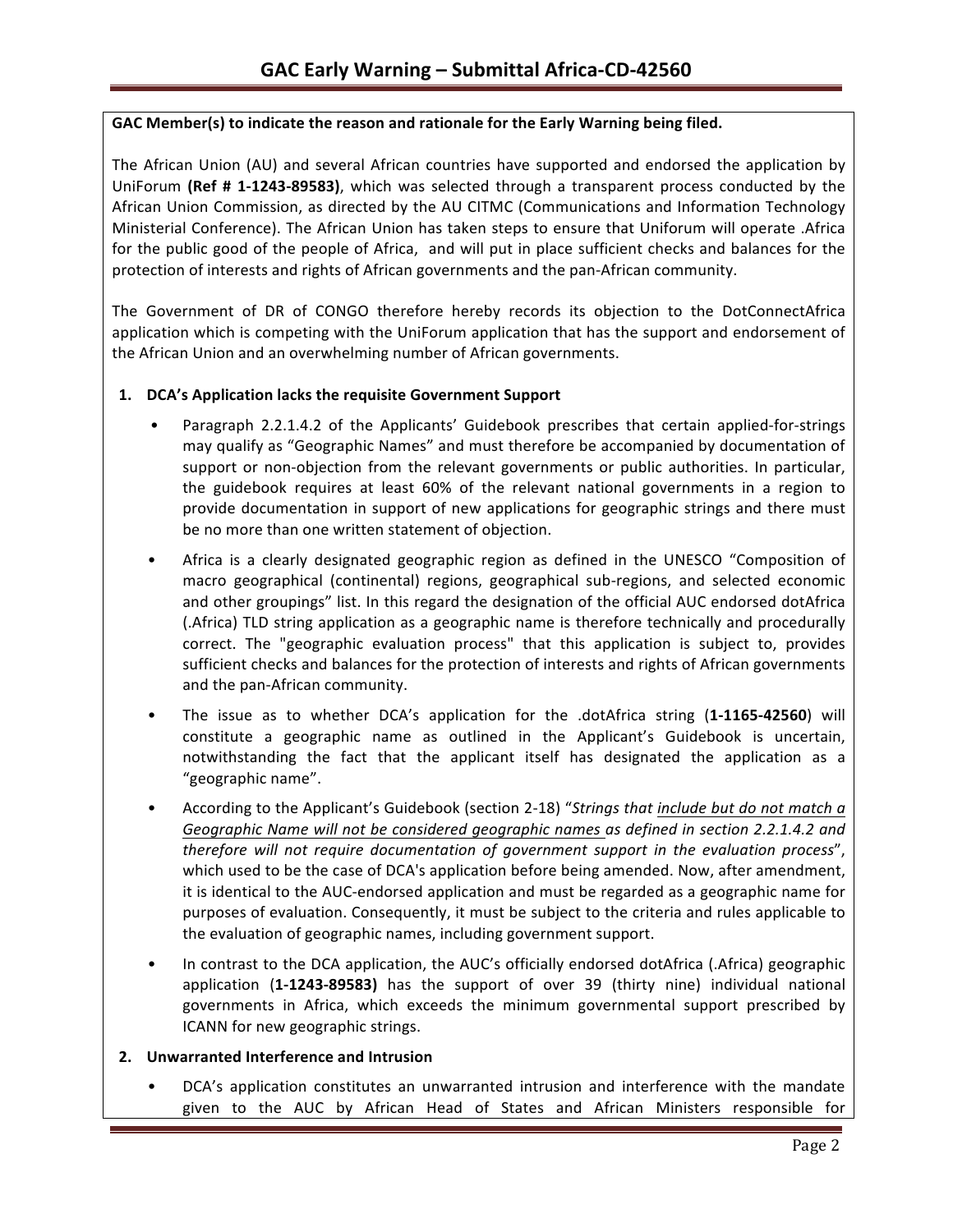Communication and Information Technologies. In this regard the AUC has been mandated to establish dotAfrica (.Africa) as a continental Top-Level Domain for use by organisations, businesses and individuals with guidance from African Internet Agencies; and in doing so to set up the structures and modalities for the implementation of the dotAfrica (.Africa) project. DCA's persistent interference in this process is likely to have substantive political, economic and social repercussions in Africa.

### **3. Confusing Similarity**

DCA's applied for string (.Africa) is identical to the dotAfrica (.Africa) geographic application as officially endorsed by the AUC. Should DCA's application be allowed to proceed, it is likely to deceive and/or confuse the public into believing that the AUC is associated with, or endorses their application, which is clearly not the case.

In particular, it is contended that the amended DCA's .Africa application does not sufficiently differentiate itself from the AUC's endorsed dotAfrica (.Africa) geographic application and will therefore confuse and deceive the public.

## **Possible Remediation steps for Applicant – This will be posted publicly:**

### GAC Member(s) to identify possible remediation steps to be taken by the applicant

- The applicant for the string tries to address the concerns raised by the Early Warning
- The applicant should withdraw their application based on the information provided above

## **Further Notes from GAC Member(s) (Optional) – This will be posted publicly:**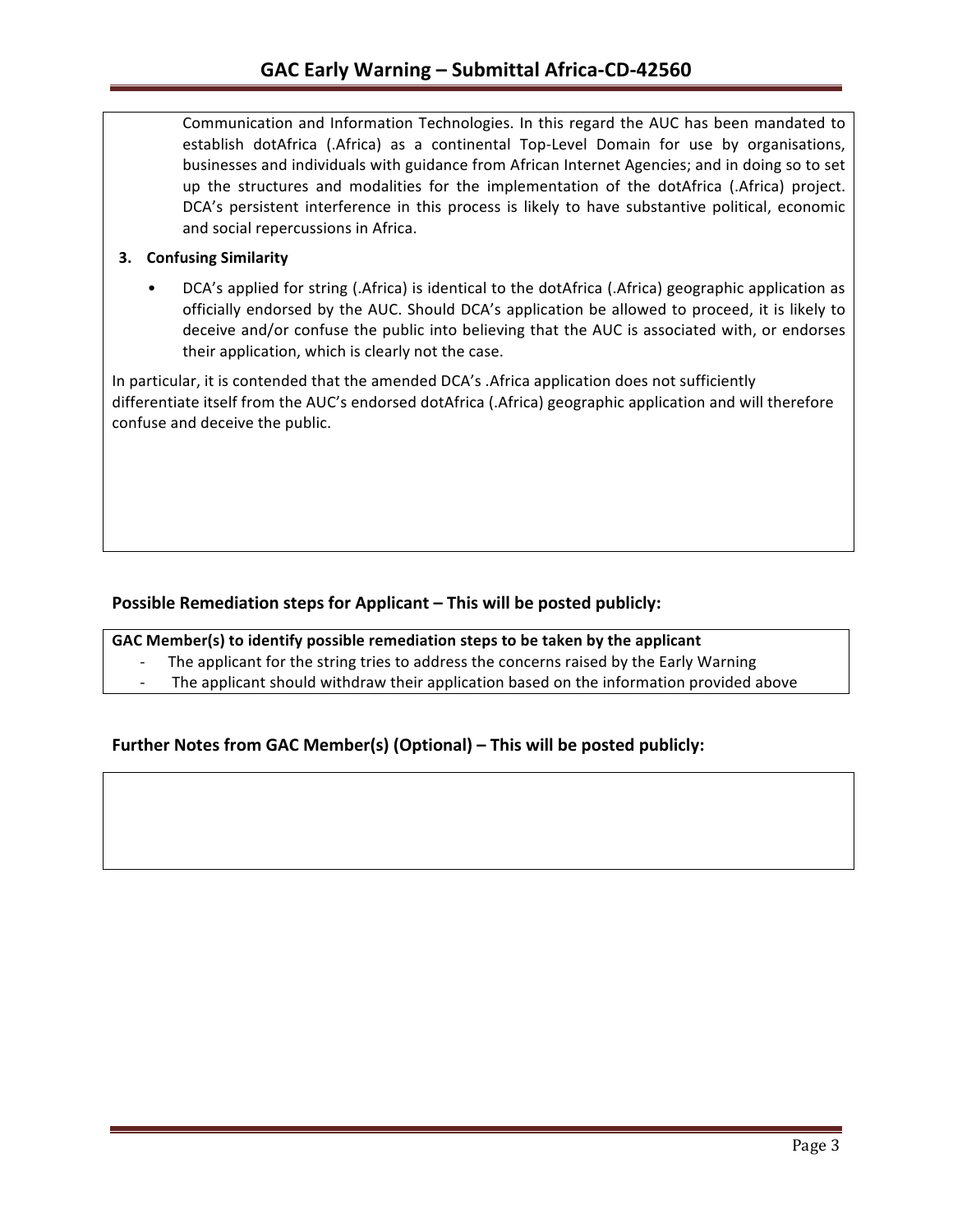# **INFORMATION FOR APPLICANTS**

# **About GAC Early Warning**

The GAC Early Warning is a notice only. It is not a formalobjection, nor does it directly lead to a process that canresult in rejection of the application. However, a GAC EarlyWarning should be taken seriously as it raises the likelihoodthat the application could be the subject of GAC Adviceon New gTLDs or of a formal objection at a later stage in theprocess. Refer to section 1.1.2.4 of the Applicant Guidebook (http://newgtlds.icann.org/en/applicants/agb) for more information on GAC Early Warning.

# **Instructions if you receive the Early Warning**

**ICANN** strongly encourages you work with relevant parties as soon as possible to address the concerns **voiced in the GAC Early Warning.** 

## **Asking questions about your GAC Early Warning**

If you have questions or need clarification about your GAC Early Warning, please contact gacearlywarning@gac.icann.org.As highlighted above, ICANN strongly encourages you to contact gacearlywarning@gac.icann.org as soon as practicableregarding the issues identified in the Early Warning. 

### **Continuing with your application**

If you choose to continue with the application, then the "Applicant's Response" section below should be completed. In this section, you should notify the GAC of intended actions, including the expected completion date. This completed form should then be sent to gacearlywarning@gac.icann.org.If your remediation steps involve submitting requests for changes to your application, see the change request process at http://newgtlds.icann.org/en/applicants/customer-service/change-requests.

In the absence of a response, ICANN will continue to process the application as submitted.